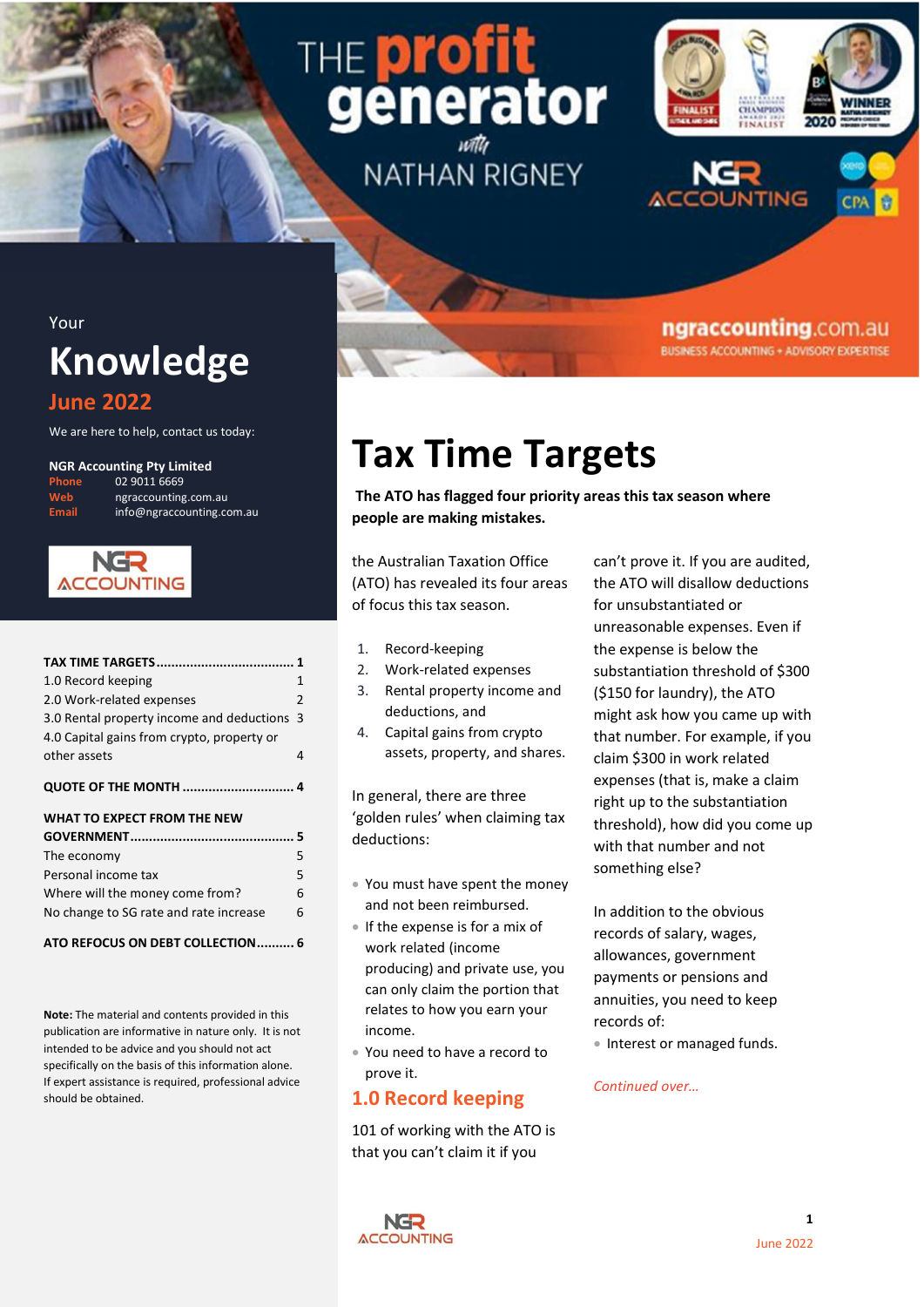- Records of expenses for any deductions claimed including a record of how that expense relates to the way you earn your income. That is, the expense must be related to how you earn your income. For example, if you claim the cost of RAT tests, you need to be able to prove that the RAT test was necessary to enable you to work. If you were working from home and not required to leave home, it will be harder to claim the cost of the test.
- Assets such as shares or units in a trust, rental properties, or holiday homes, if you purchased a home or inherited a property, or disposed of an asset (including cryptocurrency).

You need to keep your records for five years. These can be digital copies of the records as long as they are clear and legible copies of the original. If your records are digital, keep a backup.

Records can be tax invoices, receipts, diary entries or something else that proves you incurred the expense and how it related to how you earn your income.

## 2.0 Work-related expenses

To claim a deduction, you need to have incurred the expense yourself and not been reimbursed by your employer or business, and the expense needs to be directly related to your work.

#### What expenses are related to work?

You can claim a deduction for all losses and outgoings "to the extent to which they are incurred in gaining or producing assessable income except where the outgoings are of a capital, private or domestic nature, or relate to the earning of exempt income." That is, there must be a nexus between the expenses you are claiming and how you earn your income.

It all sounds simple enough until you start applying this rule. Take the example of an actor. To land the acting job she needs to attend auditions. She wants to claim the cost of having her hair and make-up done for the audition. But, because she is not generating income at the stage of the audition, she cannot claim her

expenses. The expense must be related to how you are currently earning your income, not future potential income. The same issue applies to upskilling. If you attend investment seminars with the intention of building your investment portfolio the seminar is not deductible as a selfeducation expense unless it relates to managing your existing investment portfolio - not a future one. Or a nurse's aide who attendees university to qualify as a nurse. The university degree and the expenses associated with this are not deductible as the nursing degree is not required to fulfil the role of a nurse's aide.

The second area of confusion is over what can be claimed for work. If the item is "conventional" it's unlikely to be deductible. For example, you can't claim conventional clothing (including footwear) as a work-related expense, even if your employer requires you to wear it and you only wear the items of clothing at work. To be deductible clothing must be protective, occupation specific such as a chef's chequered pants, a compulsory uniform, or a registered non-compulsory uniform.

#### Work related or private expenses?

Another area of confusion is where expenses are incurred for work purposes but used privately. Internet access or mobile phone services are typical. A lot of people take the view that the expense had to be incurred for work so what does it matter if it's used for private purposes? But, if you use the service on more than an ad-hoc basis for any purpose other than work, then the expense needs to be apportioned and only the work-related percentage claimed as a deduction. And yes, the ATO does check usage in an audit.

Claims for COVID-19 tests will be a test of this rule. COVID-19 tests are deductible from 1 July 2021 if the purpose was to determine whether you may attend or remain at work. The tax deduction does not apply if you worked from home and didn't intend to attend your workplace, or the test was used for private

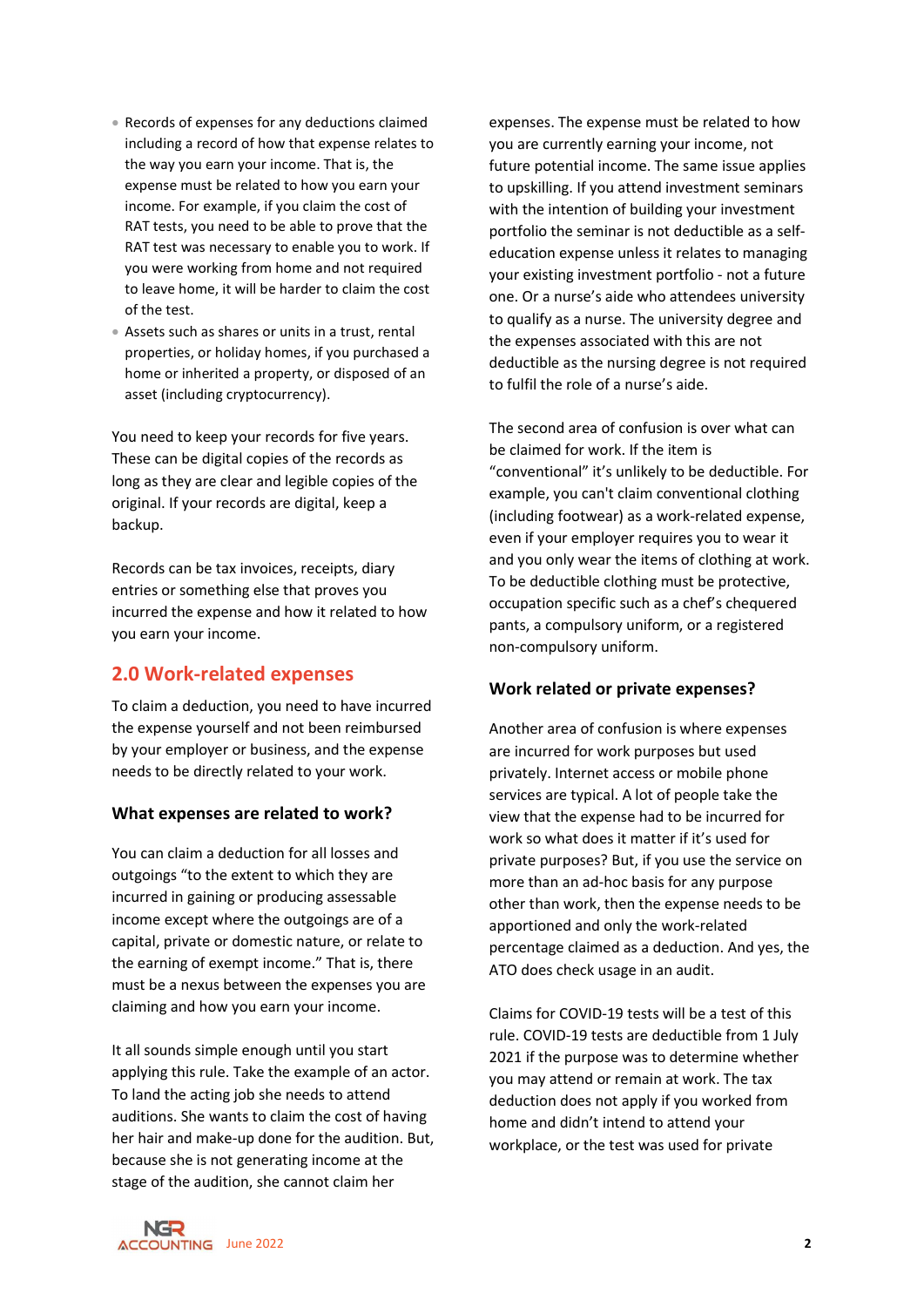purposes (for example, to tests the kids before school).

#### Claiming work from home expenses

Last financial year, one in three Australians claimed working from home expenses. Now we're out of the pandemic, the ATO will be focussing specifically on what is being claimed. If you claimed work from home expenses last year and returned to the office this year, then there should be a reduction in your work from home claim. The ATO will be looking for discrepancies.

If you are claiming your expenses, there are three methods you can use:

- The ATO's simplified 80 cents per hour shortcut method – you can claim 80 cents for every hour you worked from home from 1 March 2020 to 30 June 2022. You will need to have evidence of hours worked like a timesheet or diary. The rate covers all of your expenses, and you cannot claim individual items separately, such as office furniture or a computer.
- Fixed rate 52 cents per hour method applies if you have set up a home office but are not running a business from home. You can claim 52 cents for every hour, and this covers the running expenses of your home. You can claim your phone, internet, or the decline in value of equipment separately.
- Actual expenses method you can claim the actual expenses you incur (and reduce the claim by any personal use and use by other family members). You will need to ensure you have kept records such as receipts to use this method.

It's this last method, the actual method, the ATO is scrutinising because people using this method tend to lodge much higher claims in their tax return. Ineligible expenses include:

- Personal expenses such as coffee, tea, and toilet paper
- Expenses related to a child's education, such as online learning courses or laptops
- Claiming large expenses up-front (instead of claiming depreciation for assets), and

• Occupancy expenses such as rent, mortgage interest, property insurance, and land taxes and rates, that cannot generally be claimed by employees working from home (especially by those who are working from home solely due to a lockdown).

## 3.0 Rental property income and deductions

For landlords, the focus is on ensuring that all income received, whether long-term, shortterm, rental bonds, back payments, or insurance pay-outs, are recognised in your tax return.

If your rental property is outside of Australia, and you are an Australian resident for tax purposes, you must recognise the rental income you received in your tax return (excluding any tax you have paid overseas), unless you are classified as a temporary resident for tax purposes. You can claim expenses related to the property, although there are some special rules that need to be considered when it comes to interest deductions. For example, if you have borrowed money from an overseas lender, you might be subject to withholding tax obligations.

#### Co-owned properties

For tax purposes, rental income and expenses need to be recognised in line with the legal ownership of the property, except in very limited circumstances where it can be shown that the equitable interest in the property is different from the legal title. The ATO will assume that where the taxpayers are related, the equitable right is the same as the legal title (unless there is evidence to suggest otherwise such as a deed of trust etc.,).

This means that if you hold a 25% legal interest in a property then you should recognise 25% of the rental income and rental expenses in your tax returns even if you pay most or all of the rental property expenses (the ATO would treat this as a private arrangement between the owners).

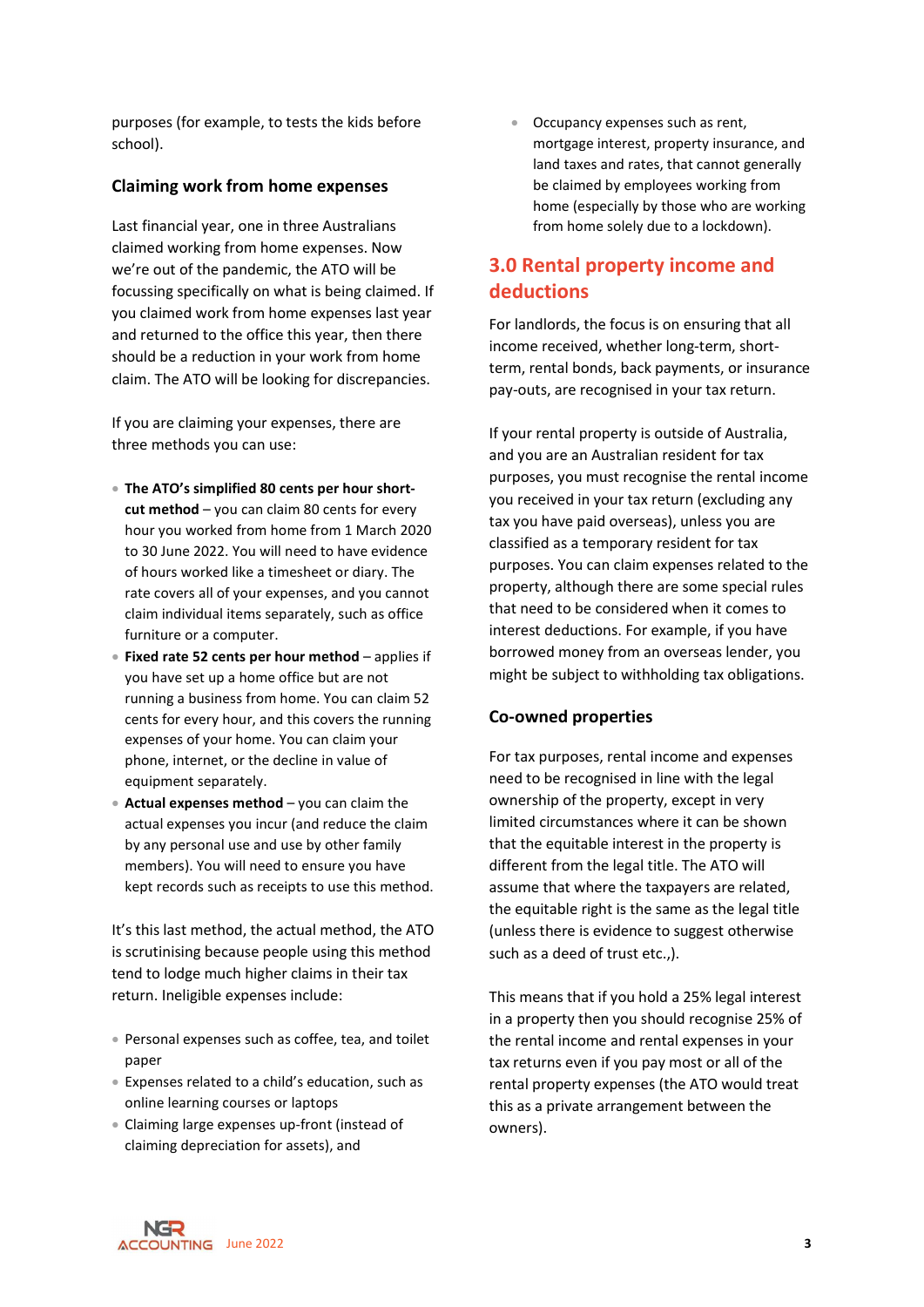The main exception is where the parties have separately borrowed money to acquire their interest in the property, then they would claim their own interest deductions.

## 4.0 Capital gains from crypto, property or other assets

If you dispose of an asset - property, shares, crypto or NFTs, collectables (costing \$500 or more) - you will need to calculate the capital gain or loss and record this in your tax return. Capital gains tax (CGT) does not apply to personal use assets such as a boat if you bought it for less than \$10,000.

### Crypto and capital gains tax

A question that often comes up is when do I pay tax on cryptocurrency?

If you acquire the cryptocurrency to make a private purchase and you don't hold onto it, the crypto might qualify as a personal use asset. But in most cases, that is not the case and people acquire crypto as an investment, even if they do sometimes use it to buy things.

Generally, a CGT event occurs when disposing of cryptocurrency. This can include selling cryptocurrency for a fiat currency (e.g., \$AUD), exchanging one cryptocurrency for another, gifting it, trading it, or using it to pay for goods or services.

Each cryptocurrency is a separate asset for CGT purposes. When you dispose of one cryptocurrency to acquire another, you are disposing of one CGT asset and acquiring another CGT asset. This triggers a taxing event.

Transferring cryptocurrency from one wallet to another is not a CGT disposal if you maintain ownership of the coin.

Record keeping is extremely important – you need receipts and details of the type of coin, purchase price, date and time of transactions in Australian dollars, records for any exchanges, digital wallet and keys, and what has been paid

in commissions or brokerage fees, and records of tax agent, accountant and legal costs. The ATO regularly runs data matching projects and has access to the data from many crypto platforms and banks.

If you make a loss on cryptocurrency, you can generally only claim the loss as a deduction if you are in the business of trading.

### Gifting an asset might still incur tax

Donating or gifting an asset does not avoid capital gains tax. If you receive nothing or less than the market value of the asset, the market value substitution rules might come into play. The market value substitution rule can treat you as having received the market value of the asset you donated or gifted for the purpose of your CGT calculations.

For example, if Mum & Dad buy a block of land then eventually gift the block of land to their daughter, the ATO will look at the value of the land at the point they gifted it. If the market value of the land is higher than the amount that Mum & Dad paid for it, then this would normally trigger a capital gains tax liability. It does not matter that Mum & Dad did not receive any money for the land.

Donations of cryptocurrency might also trigger capital gains tax. If you donate cryptocurrency to a charity, you are likely to be assessed on the market value of the crypto at the point you donated it. You can only claim a tax deduction for the donation if the charity is a deductible gift recipient and the charity is set up to accept cryptocurrency.

#### -End-

## Quote of the month

"Nothing in life is to be feared, it is only to be understood."

Marie Curie, dual Nobel prize winning scientist

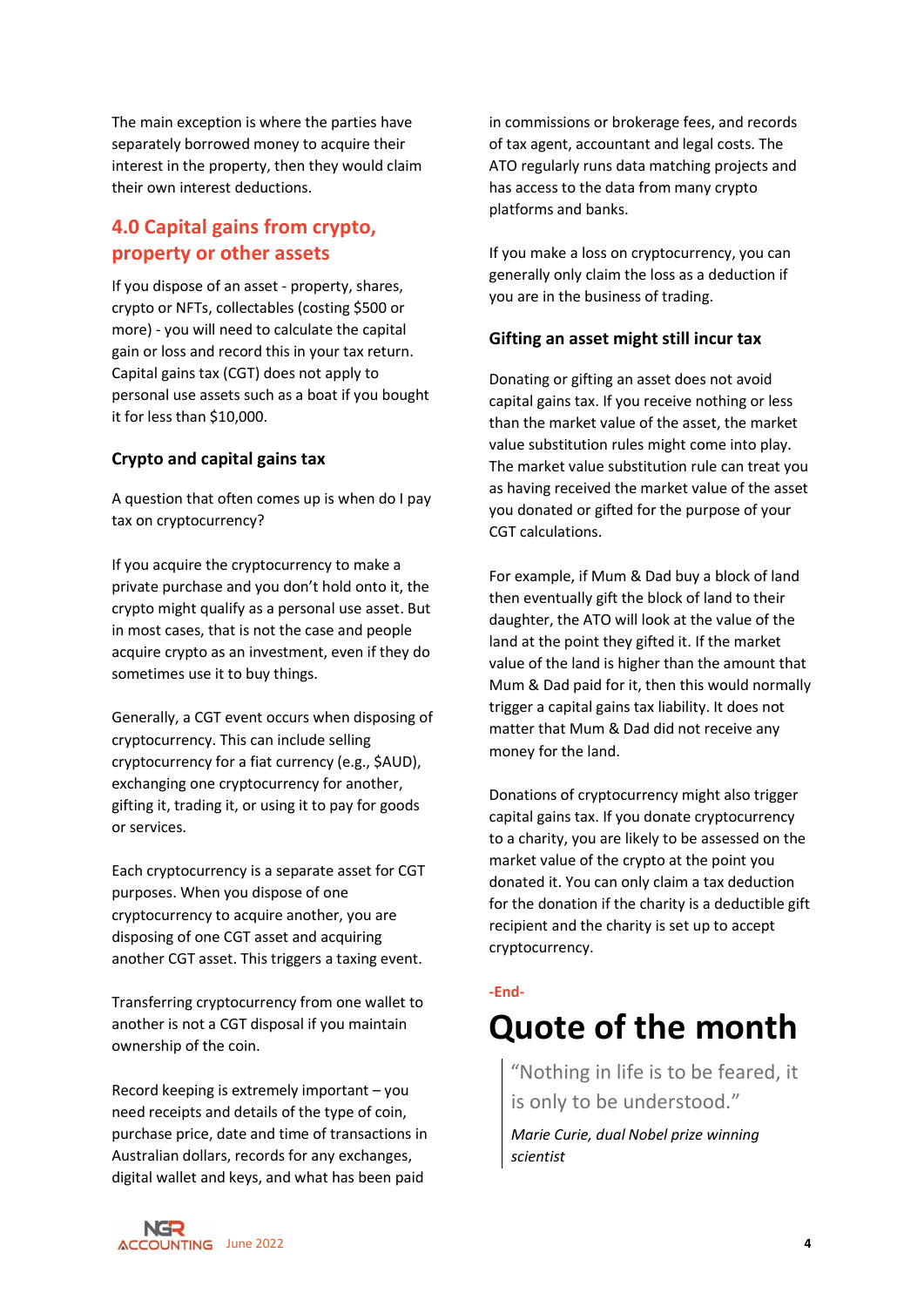# What to expect from the new Government

Anthony Albanese has been sworn in as Australia's 31st Prime Minister and a Government formed. We look at what we know so far about the policies of the new Government in an environment with plenty of problems and no easy fixes.

## The economy

The Government has stated that its economic priority is, "creating jobs, boosting participation, improving and increasing productivity, generating new business investment, and increasing wages and household incomes."

A second Federal Budget will be released in October this year to set the fiscal policy direction of the Government. The Albanese Government has stated that its focus is on growing the economy as opposed to increasing taxes, but it is a delicate balance to keep growth ahead of inflation. Treasurer Jim Chalmers has said that the Government will look to "redirect spending from unproductive purposes to more productive purposes."

 In a recent speech, Treasury Secretary Dr Steven Kennedy, summed it up when he said that the most significant economic development of late has been the, "…higher-than-expected surge in inflation. Headline inflation reached 5.1% in the March quarter of 2022, the highest rate of inflation in more than 2 decades… Price increases are reflecting a range of shocks, some temporary and some more persistent." These shocks include:



- Increased global demand for goods straining supply chains, increasing shipping costs, and clogging ports.
- The Russian invasion of Ukraine which sharply increased the price of oil, energy, and food. Russia accounts for 18% of global gas and 12% of global oil supply. Together Russia and Ukraine account for around one quarter of global trade in wheat; and
- COVID-19 lockdowns in China impacting supply chains. China maintains a zero-COVID policy.

In Australia, energy prices have contributed strongly to inflation (the temporary reduction in fuel excise ends on 28 September 2022).

### Personal income tax

The 2019-20 Budget announced a series of personal income tax reforms. Stage 3 of those reforms is legislated to commence on 1 July 2024. Stage 3 radically simplifies the tax brackets by collapsing the 32.5% and 37% rates into a single 30% rate for those earning between \$45,001 and \$200,000. Mr Albanese told Sky News, "People are entitled to have that certainty of the tax cuts that have been legislated… We won't be changing them. What we want going forward is that certainty."